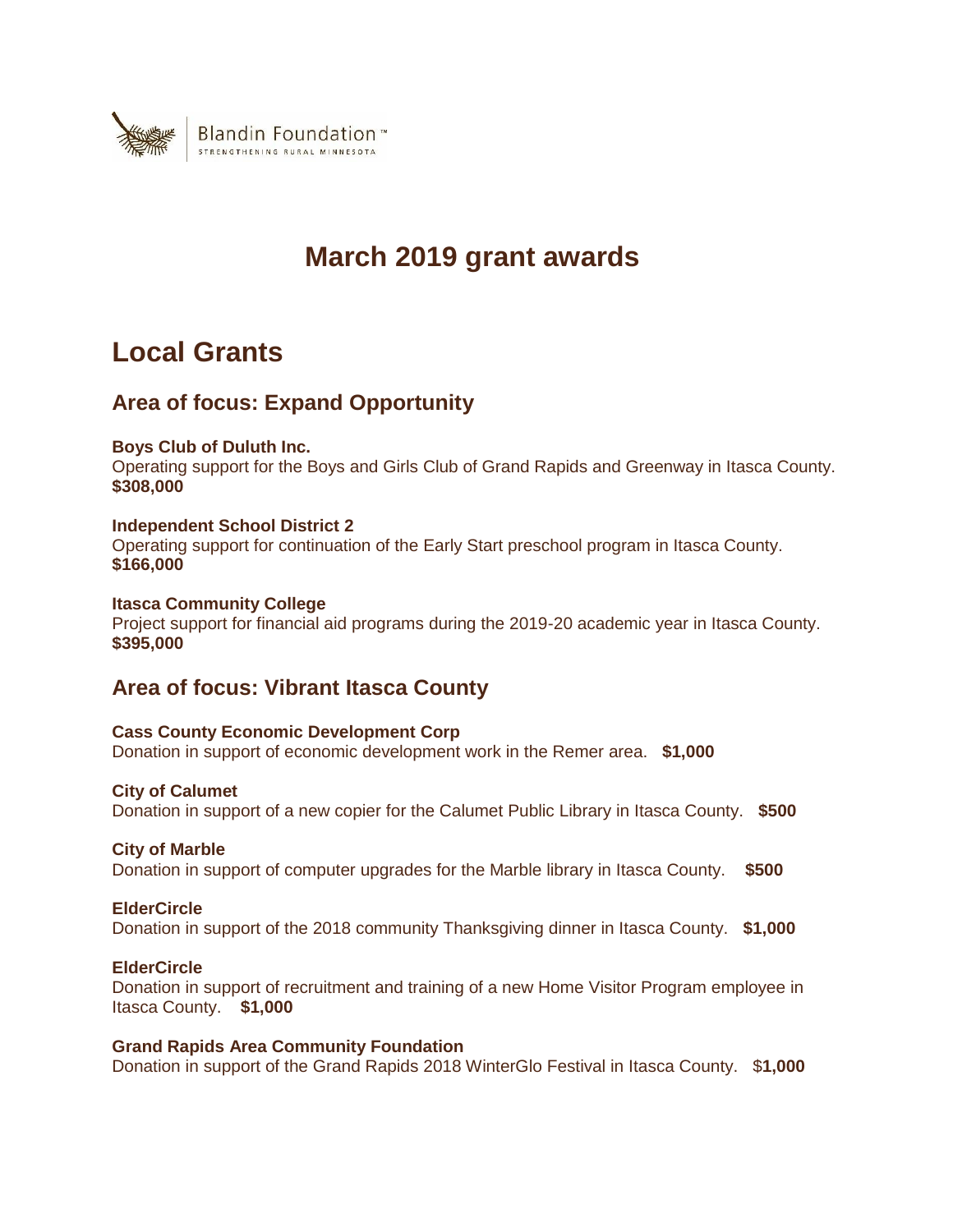## **ISD 317 Deer River**

Donation in support of Deer River High School's 2019 post prom event in Itasca County. **\$500**

#### **Itasca Community College**

Project support for the 2019 career fair in Itasca County. **\$10,000**

#### **Itasca Community College**

Project support to provide learning and building cultural understanding around the book and film Neither Wolf Nor Dog to residents in Itasca County. **\$4,700**

## **Let's Go Fishing of MN**

Donation in support of the 2019 Let's Go Fishing with Seniors program in Itasca County. **\$1,000**

## **NAMI Grand Rapids Area**

Donation in support of presenting three workshops in Grand Rapids entitled "It's Complicated: Children, Social Media and Mental Health" in Itasca County. **\$1,000**

## **S Lake Local Indian Council**

Donation in support of a Pre-New Years Even celebration for the S Lake are in Itasca County. **\$1,000**

#### **Second Harvest North Central Food Bank**

Donation in support of staff match for Second Harvest North Central Food Bank in Itasca County. **\$500**

#### **Second Harvest North Central Food Bank**

Project support for the trustee-directed gift for the Kids Backpack program in Itasca County. **\$5,000**

#### **Support Within Reach**

Donation in support of providing follow up training for the justice system in Itasca County. **\$800**

#### **Trout Lake Fire Department**

Donation in support of community leadership training in Itasca County. **\$500**

#### **University of Minnesota Extension Service**

Project support for operating and evaluating mentoring programs in Itasca County and for evaluating the need for future mentoring programming in Itasca County. **\$50,000**

# **Rural Minnesota**

# **Area of focus: Expand Opportunity**

#### **Access North Center for Independent Living of Northeastern Minnesota**

Project support, in partnership with Iron Range Resources and Rehabilitation and St. Louis County, to implement broadband projects in the Hibbing area that promote access, adoption and use of broadband technology as part of the Broadband Program in rural Minnesota. **\$50,000**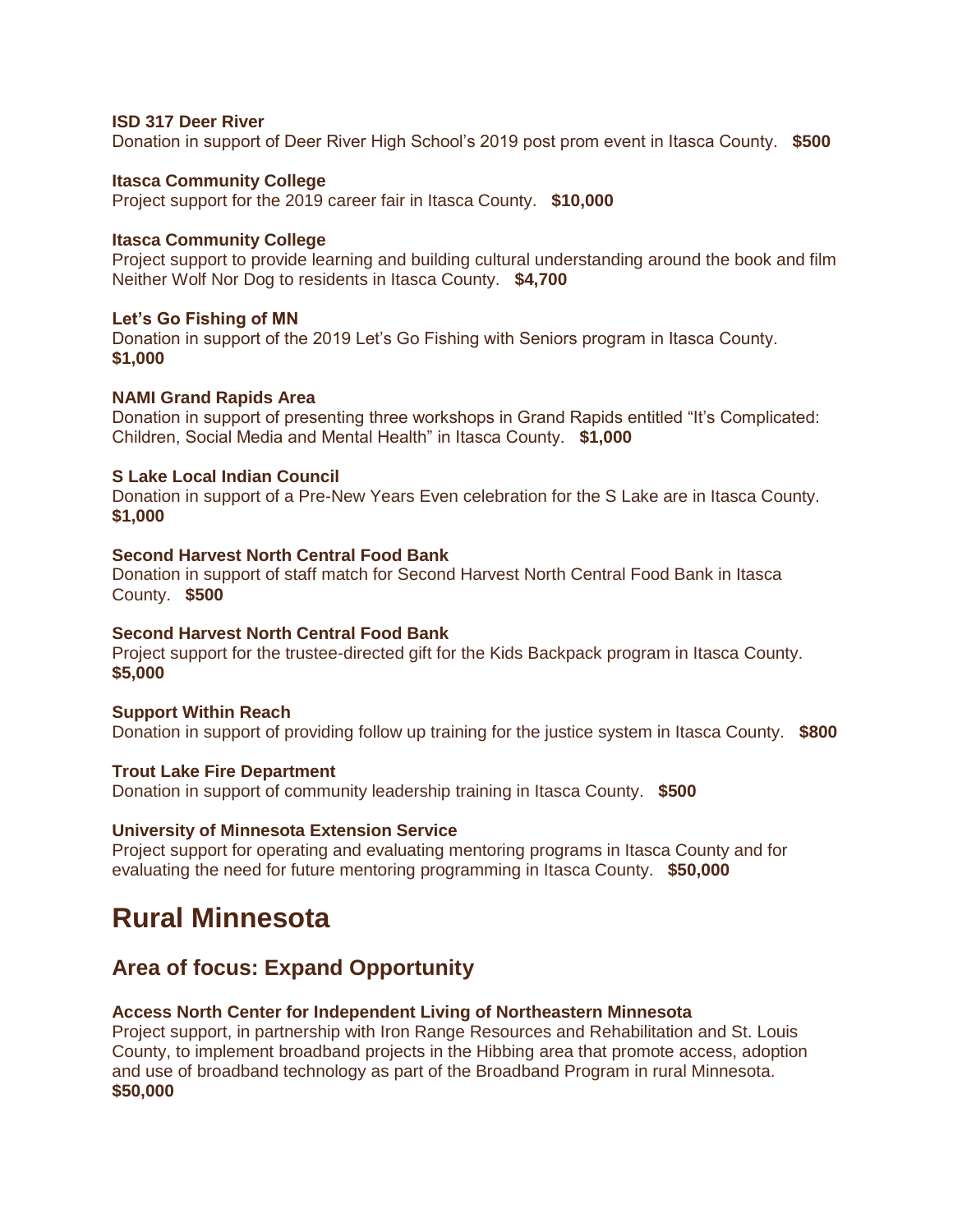#### **Aitkin County**

Project support, in partnership with Iron Range Resources and Rehabilitation and St. Louis County, to implement projects in Aitkin that promote access, adoption and use of broadband technology as part of the Broadband Program in rural Minnesota. **\$50,000**

#### **ReGen Northland**

Project support, in partnership with Iron Range Resources and Rehabilitation and St. Louis County, to implement projects in the Chisholm area that increase access, adoption and use of broadband among residents, schools and businesses as part of the Broadband Program in rural Minnesota. **\$50,000**

## **Bois Forte Band of Chippewa Indians**

Project support, in partnership with Iron Range Resources and Rehabilitation and St. Louis County, to implement broadband projects in the Bois Forte/Cook/Orr area that support community revitalization via technology as part of the Broadband Program in rural Minnesota. **\$50,000**

## **City of Ely**

Project support, in partnership with Iron Range Resources and Rehabilitation and St. Louis County, to implement broadband projects in the Ely area that increases digital equality among residents, schools and businesses as part of the Broadband Program in rural Minnesota. **\$50,000**

## **Growth and Justice**

Project support for strengthening the Thriving by Design network and developing a comprehensive One Minnesota Equity Blueprint for rural Minnesota. **\$150,000**

#### **Headwaters Foundation for Justice**

Project support to strengthen programming and grant making that benefits members of Minnesota's Native Nations in rural Minnesota. **\$150,000**

#### **Independent School District 94**

Donation in support of the 2019 regional American Indian Science and Engineering Fair in rural Minnesota. **\$1,000**

#### **ISD 712 Mountain Iron Buhl**

Project support, in partnership with Iron Range Resources and Rehabilitation and St. Louis County, to implement projects that will provide the community's students, residents and businesses with opportunities for increased broadband access, knowledge and interaction as part of the Broadband Program in rural Minnesota. **\$50,000**

#### **Ironworld Development Corporation**

Donation in support of the 2019 Iron Range Science and Engineering Festival in rural Minnesota. **\$1,000**

#### **Le Sueur County**

Project support to conduct a feasibility study to better understand options for improving broadband infrastructure and services within Le Sueur County as part of the Broadband Program in rural Minnesota. **\$25,000**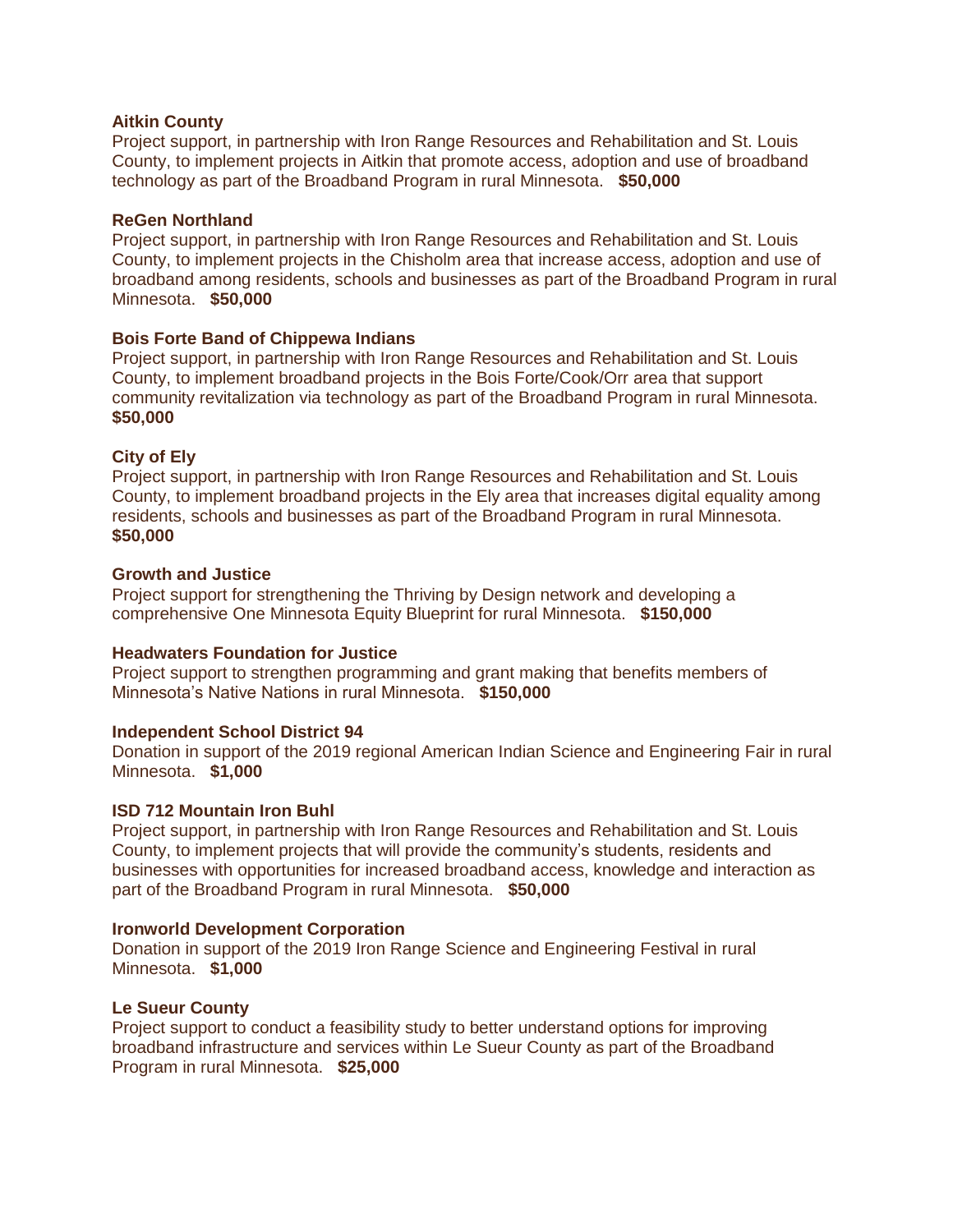#### **Longville Area Community Choir**

Donation in support of Music in the Park series for the Longville, Remer and surrounding communities in the Itasca County area. **\$500**

#### **Main Street Project**

Project support for growing its Agripreneur Training and Technical Assistance programs in the Northfield area in rural Minnesota. **\$39,000**

#### **Northland Foundation**

Project support for continuation of the Rural Economic Development initiative during 2019 in rural Minnesota. **\$20,000**

#### **Northland Foundation**

Project support for the 2019 Northeastern Minnesota Early Childhood Summit in rural Minnesota. **\$5,000**

#### **Region Nine Development Commission**

Project support for the Welcoming Communities Project in rural Minnesota. **\$149,255**

#### **Sprout MN**

Project support for organizational development and entrepreneurial support in rural Minnesota. **\$90,000**

#### **University of Minnesota Extension Service**

Donation in support of the Connecting Entrepreneurial Communities Conference in rural Minnesota. **\$1,000**

#### **University of Minnesota Foundation**

Project support for the 2019 One Minnesota conference of Legislators in rural Minnesota. **\$10,000**

## **Area of focus: Invest in Leadership**

#### **Anishinabe Legal Services**

Project support for organizational planning and development for its work in rural Minnesota. **\$4,500**

#### **City of Lanesboro**

Project support for a community-powered engagement process as part of developing a comprehensive asset-based plan for the City of Lanesboro as part of the Blandin Leadership Grants Program in rural Minnesota. **\$5,000**

#### **Engage Winona**

Project support for the Community Changemaker Lab engagement project as part of the Blandin Leadership Grants program in rural Minnesota. **\$5,000**

#### **Kinship of the Park Rapids Area**

Project support for the Adverse Childhood Experiences Summit (ACES) as part of the Blandin Leadership Grants program in rural Minnesota. **\$5,000**